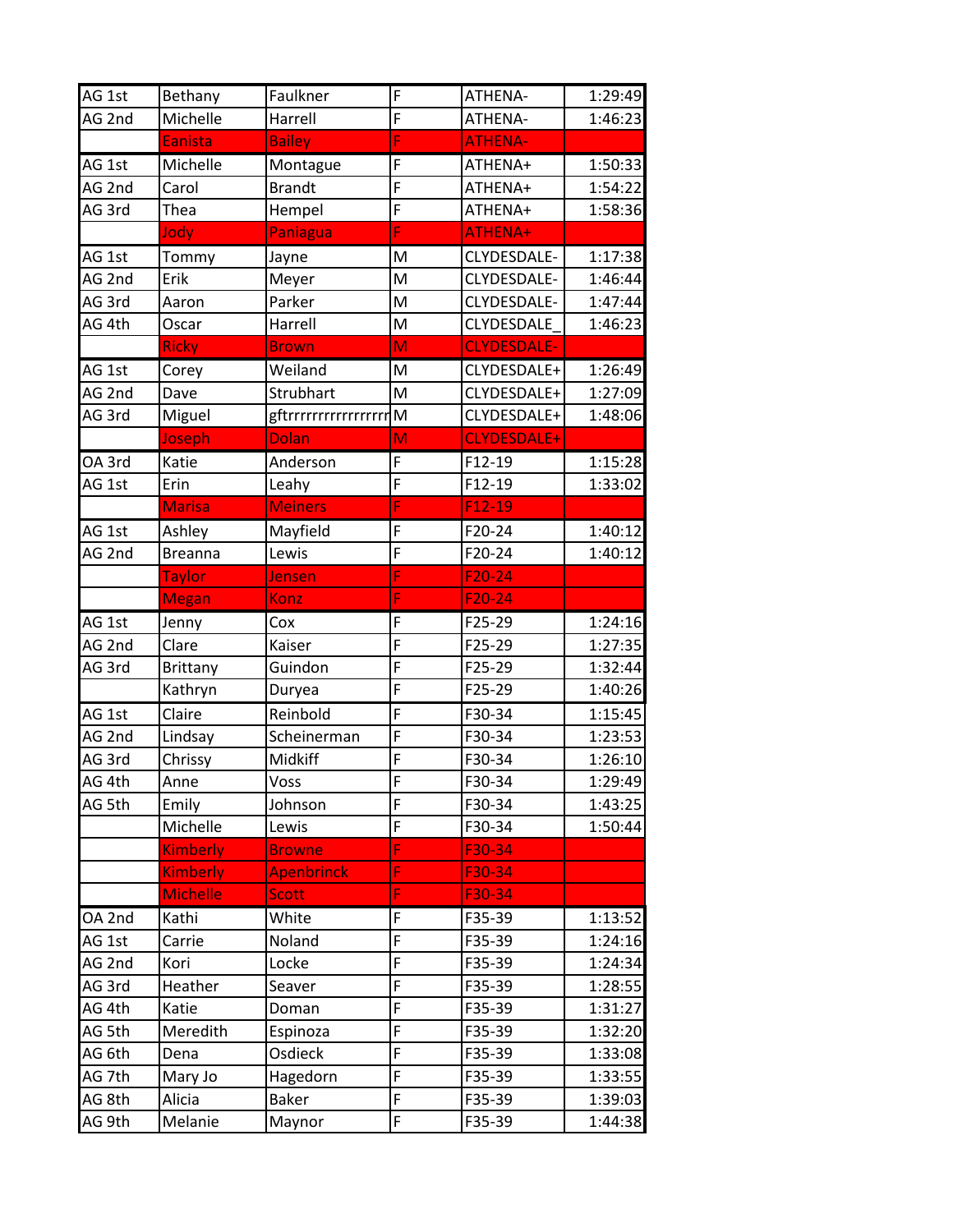| AG 10th | Julie           | <b>Schloss</b>   | F              | F35-39 | 1:44:38  |
|---------|-----------------|------------------|----------------|--------|----------|
| AG 11th | Christine       | Meisel           | F              | F35-39 | 1:46:03  |
| AG 12th | Dana            | Oppermann        | F              | F35-39 | 1:47:34  |
| AG 13th | Amy             | Bender-Levy      | F              | F35-39 | 2:16:04  |
|         | Anne            | Coleman          | F              | F35-39 |          |
| AG 1st  | Suzanne         | DeZego           | F              | F40-44 | 1:20:47  |
| AG 2nd  | Heather         | Bell             | F              | F40-44 | 1:28:08  |
| AG 3rd  | Terri           | Kearney          | F              | F40-44 | 1:32:49  |
| AG 4th  | <b>Tiffanie</b> | Upshaw           | F              | F40-44 | 1:44:38  |
| AG 5th  | Karen           | Nienhaus         | F              | F40-44 | 1:44:48  |
| AG 6th  | Mariana         | Salinas          | F              | F40-44 | 1:49:14  |
|         | <b>Karen</b>    | <b>Pollack</b>   | F              | F40-44 |          |
|         | <b>Cindy</b>    | Lukowski         | Ë              | F40-44 |          |
|         | <b>Karen</b>    | <b>Holtmann</b>  | F              | F40-44 |          |
|         | <b>Datra</b>    | <b>DeNoyer</b>   | F              | F40-44 |          |
| OA 1st  | Heidi           | Schmidt          | F              | F45-49 | 1:06:10  |
| AG 1st  | Dianna          | Giacalone        | F              | F45-49 | 1:26:17  |
| AG 2nd  | Cindy           | Turner           | F              | F45-49 | 1:29:28  |
| AG 3rd  | Michelle        | Chauvin          | $\overline{F}$ | F45-49 | 1:43:53  |
|         | <b>Karen</b>    | Proper           | F              | F45-49 |          |
|         | Tonya           | Robertson        | F              | F45-49 |          |
|         | <b>Susan</b>    | <b>Sauer</b>     | F              | F45-49 |          |
|         | Dana            | <b>Henderson</b> | F              | F45-49 |          |
| AG 1st  | Gayle           | Hantak           | F              | F50-54 | 1:34:49  |
| AG 2nd  | Linda           | Pantano          | F              | F50-54 | 1:59:31  |
| AG 3rd  | Janet           | Weber            | $\overline{F}$ | F50-54 |          |
| AG 1st  | Zach            | Niebruegge       | M              | M20-24 | 1:12:04  |
| AG 2nd  | John            | Williams         | M              | M20-24 | 1:13:09  |
| OA 2nd  | Johannes        | Olind            | M              | M20-24 | 55:10:00 |
|         | John            | <b>Williams</b>  | M              | M20-24 |          |
| OA 3rd  | Louis           | Brown            | M              | M25-29 | 1:02:43  |
| AG 1st  | Michael         | Denton           | M              | M25-29 | 1:08:52  |
| AG 2nd  | Ryan            | Sims             | M              | M25-29 | 1:09:39  |
| AG 3rd  | Ricky           | Ng               | M              | M25-29 | 1:16:02  |
| OA 1st  | Kwin            | Keuter           | M              | M25-29 | 55:02:00 |
|         | <b>Michael</b>  | O'Hare           | M              | M25-29 |          |
| AG 1st  | Curtis          | Keller           | M              | M30-34 | 1:08:54  |
| AG 2nd  | Andrew          | Yawitz           | M              | M30-34 | 1:08:56  |
| AG 3rd  | Gabriel         | Sison            | M              | M30-34 | 1:15:05  |
| AG 4th  | Adam            | DeZego           | M              | M30-34 | 1:21:05  |
|         | <b>Brian</b>    | <b>Duffie</b>    | M              | M30-34 |          |
|         | Jemal           | Swoboda          | M              | M30-34 |          |
| AG 1st  | Scott           | Giljum           | M              | M35-39 | 1:10:26  |
| AG 2nd  | David           | Narkiewicz       | M              | M35-39 | 1:14:43  |
| AG 3rd  | Tyler           | Frank            | M              | M35-39 | 1:15:38  |
| AG 4th  | Ryan            | Coyne            | M              | m35-39 | 1:18:56  |